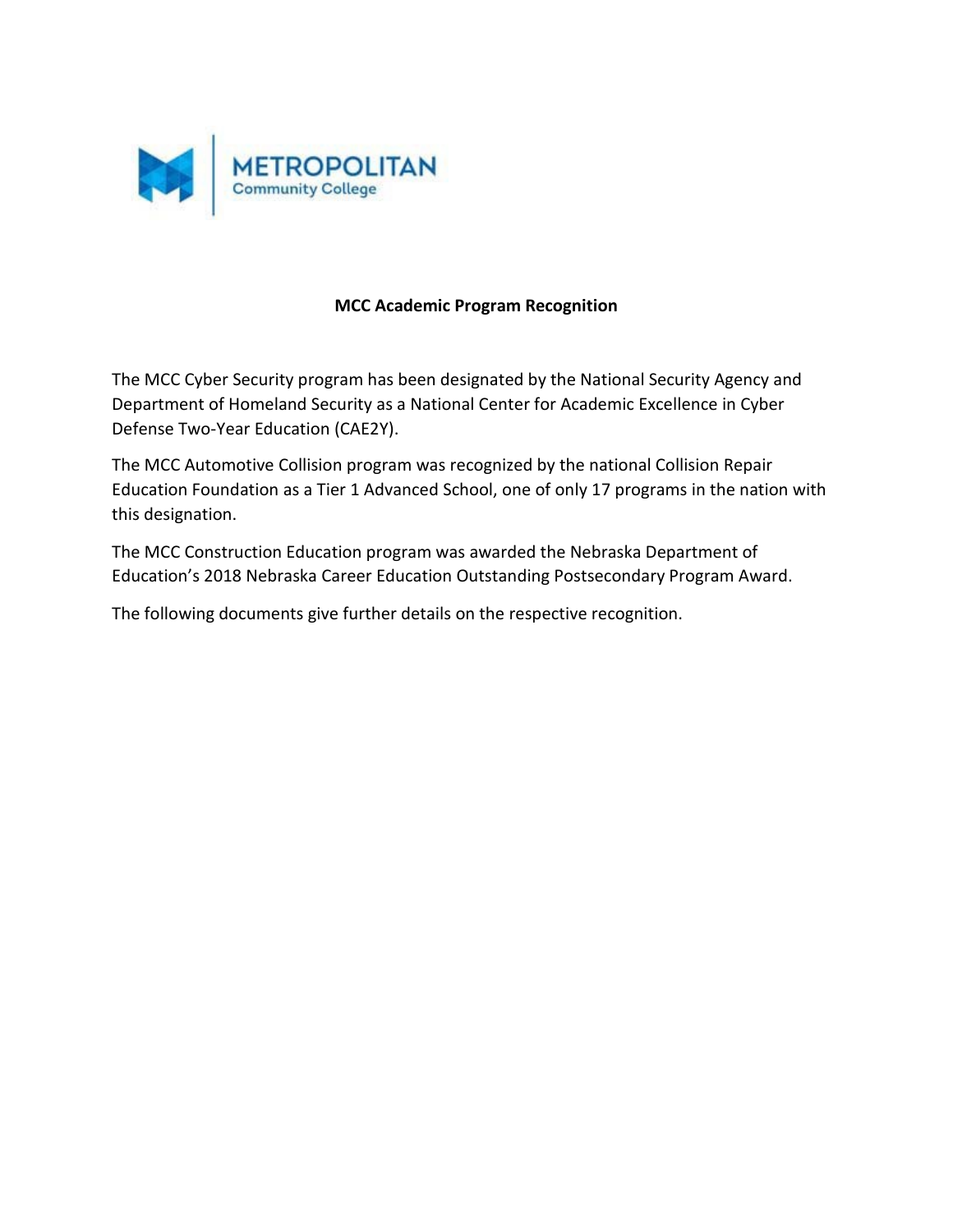

**National Centers of Academic Excellence in Cyber Defense Education** 9800 Savage Road Ft. Meade, MD 20755-6804



Prof. Gary Sparks 9 May 2018 Metropolitan Community College PO Box 3777 Omaha,NE 68103-0777

Prof. Sparks:

I am pleased to inform you that the National Security Agency and the Department of Homeland Security have designated Metropolitan Community College as a National Center of Academic Excellence in Cyber Defense Two-Year Education (CAE2Y) through academic year 2023.

Your ability to meet the increasing demands of the program criteria will serve the nation well in contributing to the protection of the National Information Infrastructure. The Presidents' National Strategy to Secure Cyberspace, 14 February 2003 and the International Strategy for Cyberspace, May 2011, addresses the critical shortage of professionals with these skills and highlights the importance of higher education as a solution to defending America's cyberspace. "Like all nations, the United States has a compelling interest in defending its vital national assets, as well as our core principles and values, and we are committed to defending against those who would attempt to impede our ability to do so." Education is the key to promoting these ideals.

Certificates will be presented during a designation ceremony on 6 June 2018 at the National Cyber Summit to be held in Huntsville, Alabama. The conference will be held from  $5 - 7$  June, with a CAE Principals Meeting on 5 June. Details on the conference are in the attached email notification. We appreciate your participation in this program and look forward to seeing you in June.

Sincerely,

 $\mathcal{S}\setminus$ 

Karen Leuschner National CAE Cyber Defense Program Director, NSA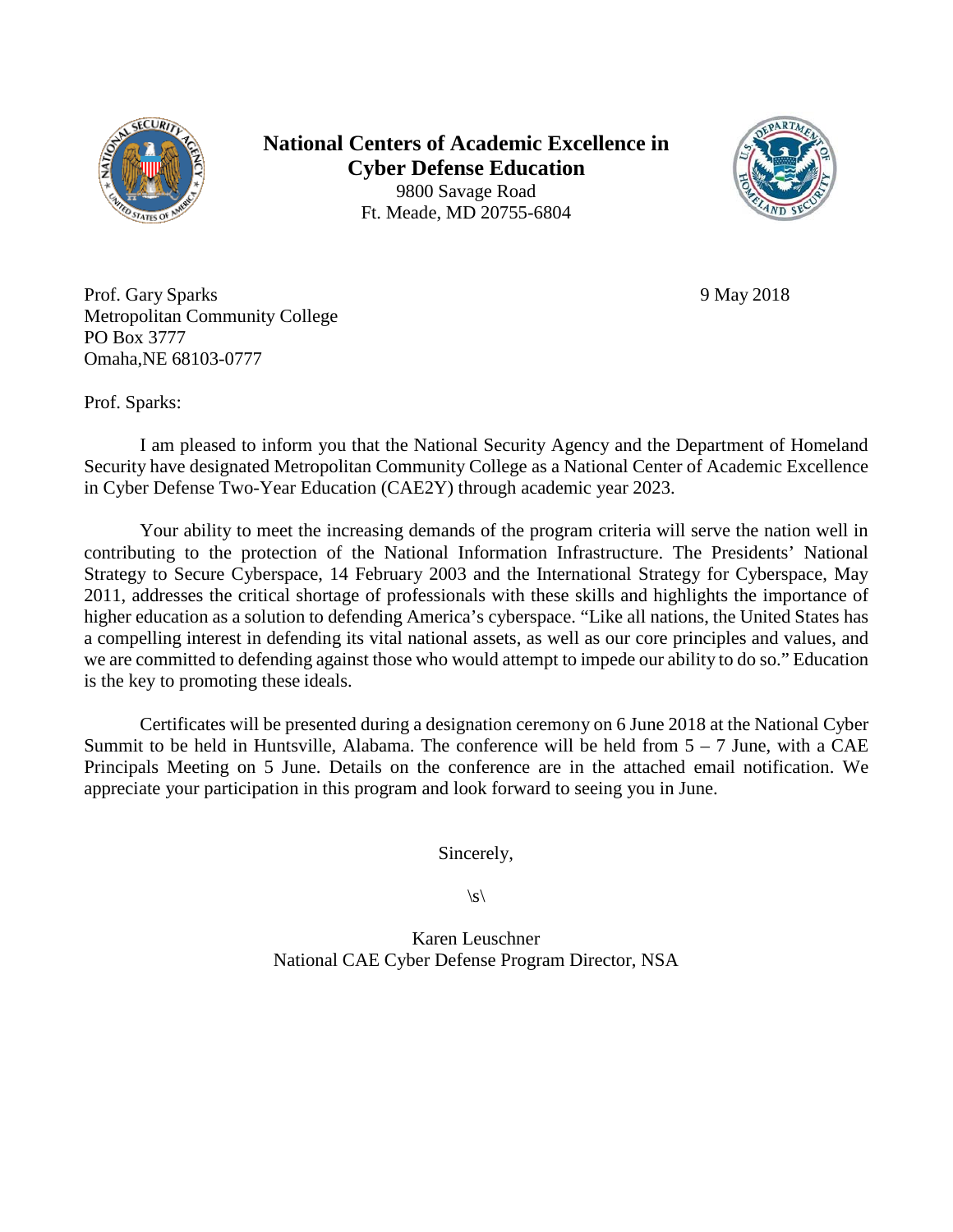# **COLLISION REPAIR EDUCATION FOUNDATION RECOGNIZES 163 CAREER PROGRAMS WITH COLLISION SCHOOL CAREER READINESS BENCHMARK**

HOFFMAN ESTATES, IL (March 20, 2018) – The Collision Repair Education Foundation announced it has recognized 163 schools with its new designation program called the "Collision School Career Readiness Benchmark" that was launched in 2016. This is an increase of 35 percent from 121 schools that participated in program and achieved a benchmark in its inaugural year.

Under the new program developed by the Foundation, schools were classified into three tiers:

- Tier 1: Advanced.
- Tier 2: Proficient, or
- Tier 3: Developing.

The designation was determined by the Foundation based upon information provided by schools about the capabilities of their program on the Collision Repair Education Makeover grant application.

The program is [currently accepting applications for 2018](http://www.collisioneducationfoundation.org/ultimate-collision-education-makeover-grant/).

In 2017, 17 schools received a Tier 1 designation, 111 schools achieved Tier 2 and 35 schools achieved Tier 3. All Tiers saw increases as in 2016, nine schools received a Tier 1 designation, 80 schools achieved Tier 2 and 31 schools achieved Tier 3.

Schools are recognized at different levels based upon criteria that focus around the number of hours of instruction, curriculum in place, along with the tools, equipment, and supplies a school uses to prepare their students for employment in the collision industry.

Participation in the Makeover grant program provides schools with necessary items to help them advance to higher levels and expand their programs to best serve students and the industry. The goal is to help every school acquire the resources to eventually achieve a Tier 1: Advanced school designation.

"I want to congratulate all of the schools on their achievements for the Benchmark program," said Melissa Marscin, Collision Repair Education Foundation Director of Operations/Administration. "The number of schools participating in this program continues to rise and the Collision Repair Education Foundation is proud to support those schools in their efforts to achieve the Tier 1 status."

A complete list of schools and their Tier designations is available below:

#### **Tier 1**

- Aims Community College (Windsor, Colorado)
- Austin Community College (Austin, Texas)
- Bay Path (Charlton, Massachusetts)
- Chippewa Valley Technical College (Eau Claire, Wisconsin)
- Clackamas Community College (Oregon City, Oregon)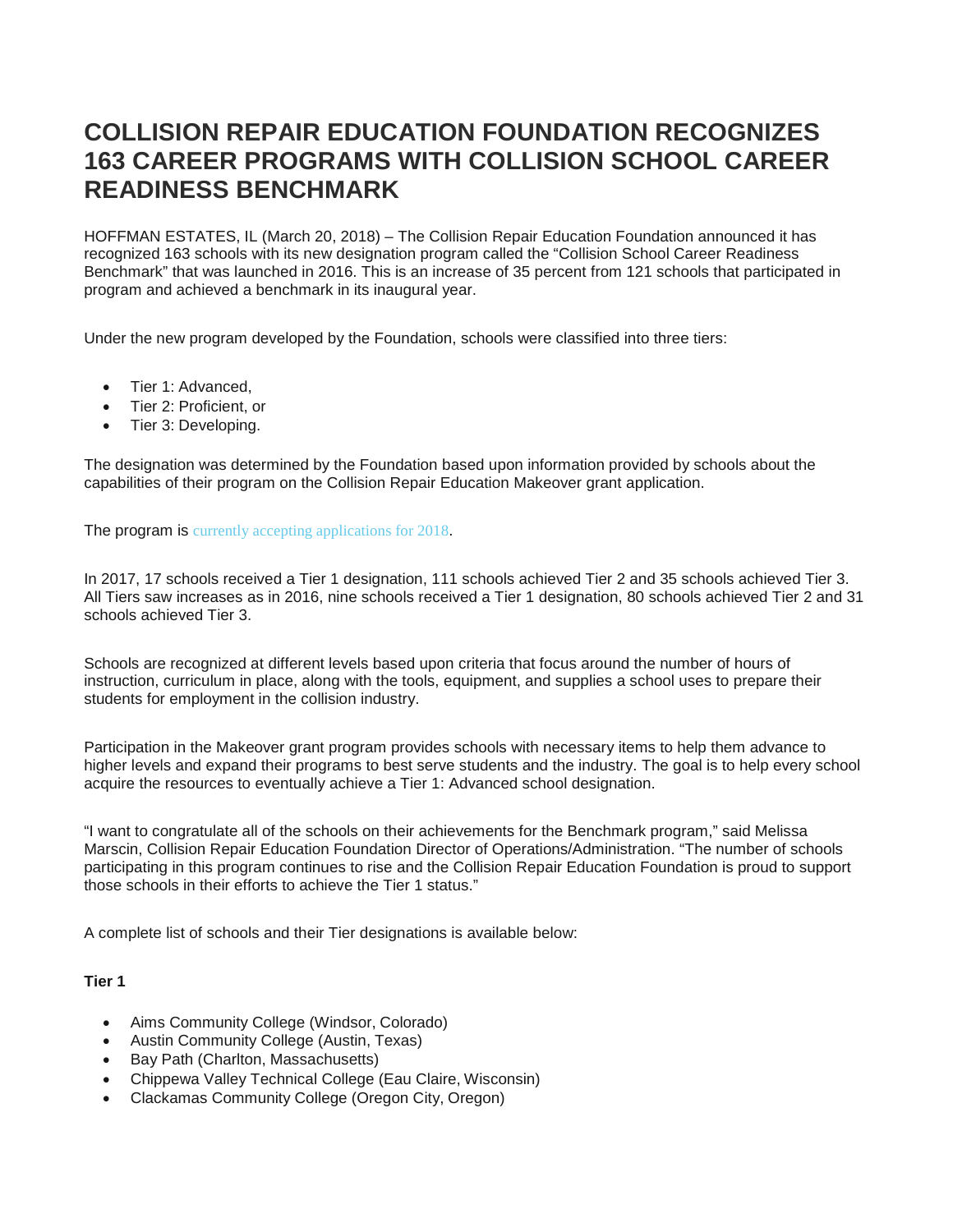- College of Lake County (Grayslake, Illinois)
- Dauphin County Technical School (Harrisburg, Pennsylvania)
- Des Moines Area Community College (DMACC) (Ankeny, Iowa)
- Greater Lawrence Technical High School (Andover, Massachusetts)
- Idaho State University College of Technology (Pocatello, Idaho)
- Kishwaukee College (Malta, Illinois)
- Metropolitan Community College (Omaha, Nebraska)
- North Dakota State College of Science (Wahpeton, North Dakota)
- Ranken Technical College (St. Louis, Missouri)
- Southwestern Community College (Creston, Iowa)
- TCAT Livingston (Livingston, Tennessee)
- Texas State Technical College (Waco, Texas)

### **Tier 2**

- Alvin ISD, Hensler CTE Campus (Manvel, Texas)
- Area30 Career Center (Greencastle, Indiana)
- Athens Technical College (Athens, Georgia)
- Bellingham technical college (Bellingham, Washington)
- Berks Career and Technology Center (Oley, Pennsylvania)
- Blue Ridge Community College Educational Foundation (Flat Rock, North Carolina)
- S. Monroe Technology Center (Leesburg, Virginia)
- Cape Fear Community College (Wilmington, North Carolina)
- CATEC (Charlottesville, Virginia)
- Cattaraugus Allegany Boces Center At Ellicotville (Ellicottville, New York)
- Cerritos College (Norwalk, California)
- Chantilly HS STEM Academy (Chantilly, Virginia)
- Chester County Technical College high school Pennick's Bridge campus (West Grove, Pennsylvania)
- Cleveland Community College (Shelby, North Carolina)
- Collision Career Institute (Yorba Linda, California)
- Cumberland Perry Area Vocational Technical School (Mechanicsburg, Pennsylvania)
- Dennis Technical Education Center (Boise, Idaho)
- Diman Regional Vocational Technical High School (Fall River, Massachusetts)
- Dowell J Howard Center (Winchester, Virginia)
- Duncanville High School (Duncanville, Texas)
- Eastern Center for Arts and Technology (Willow Grove, Pennsylvania)
- EHOVE Career Center (Milan, Ohio)
- Erie 1 BOCES Kenton Career & Technical Center (Tonawanda, New York)
- Erie Community College South (Orchard Park, New York)
- Essex Technical High School (Hathorne, Massachusetts)
- Fayetteville Technical Community College (Fayetteville, North Carolina)
- Forbes Road CTC (Monroeville, Pennsylvania)
- Forsyth Tech Community College (Winston Salem, North Carolina)
- Fort Myers Technical College (Fort Myers, Florida)
- Fox Valley Technical College (Appleton, Wisconsin)
- Freedom High School (Freedom, Wisconsin)
- Hayes Career Center (Columbus, Ohio)
- Gateway Community College Central City Campus (Phoenix, Arizona)
- George Stone Technical Center (Pensacola, Florida)
- Grant Career Center (Bethel, Ohio)
- Greater Lowell Technical HS (Tyngsborough, Massachusetts)
- Greenville Technical College (Greenville, South Carolina)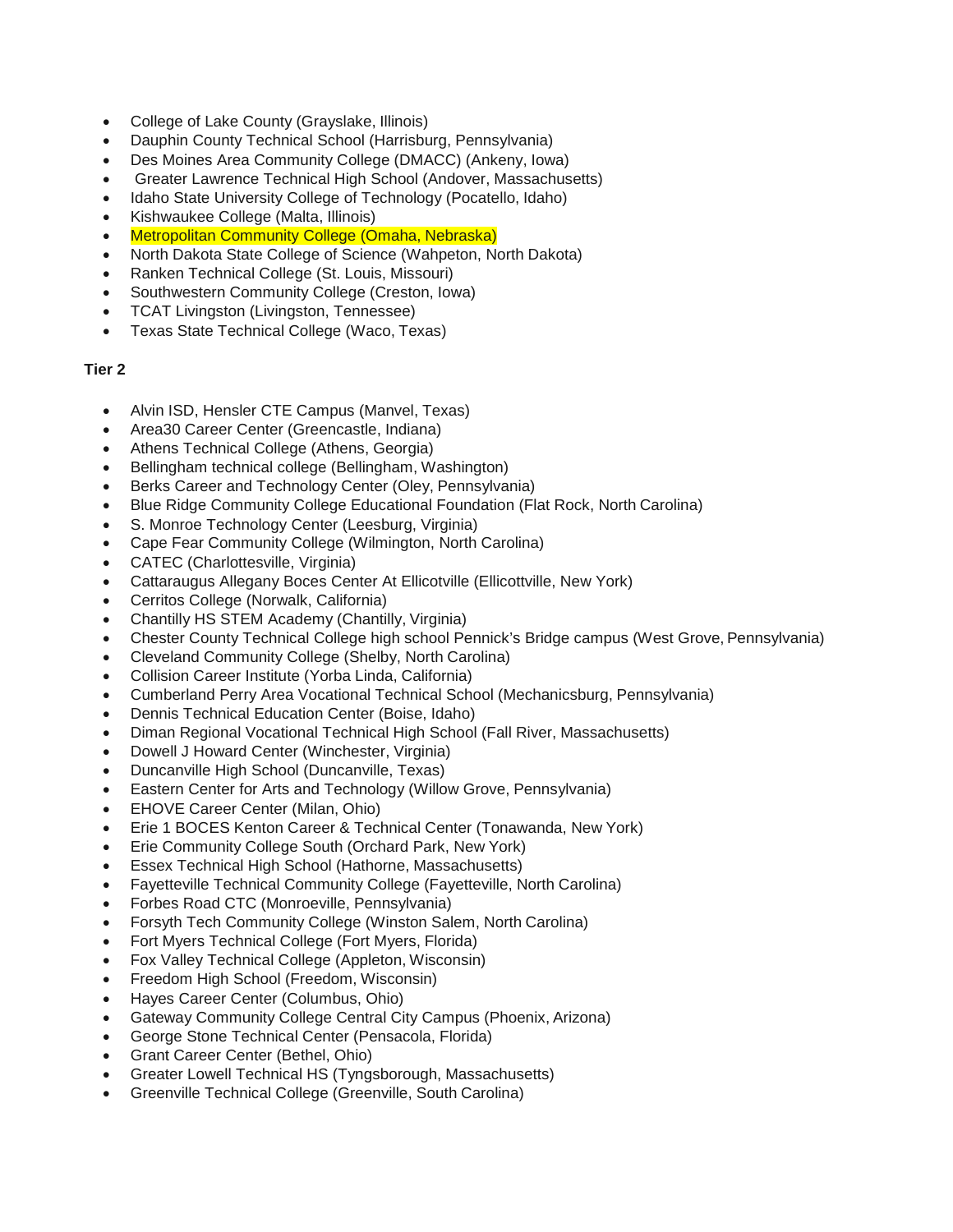- GST BOCES Coopers Education Center (Painted Post, New York)
- Helena High School (Helena, Montana)
- Highland Community College (Freeport, Illinois)
- Hillsborough Community College (Tampa, Florida)
- Hodgson Vo-Tech (Newark, Delaware)
- Holmes High School (San Antonio, Texas)
- Hopewell High School (Hopewell, Virginia)
- Indian Valley Vocational Center (Sandwich, Illinois)
- Ivy Tech Community College (Terre Haute, Indiana)
- Ivy Tech Community College Northeast (Fort Wayne, Indiana)
- John A. Logan College (Carterville, Illinois)
- Kansas City Kansas Community College (Kansas City, Kansas)
- Kennedy King College (CHICAGO, Illinois)
- Kingwood Park High School (Kingwood, Texas)
- Lake Career & Technical Center (Camdenton, Missouri)
- Lake Technical College (Eustis, Florida)
- Laramie County Community College (Cheyenne, Wyoming)
- Lebanon County Career and Technology Center (Lebanon, Pennsylvania)
- Lenoir Community College (Kinston, North Carolina)
- Lewis and Clark Career Center (Saint Charles, Missouri)
- Lex La-Ray Technical Center (Lexington, Missouri)
- Lorenzo Walker Technical College (Naples, Florida)
- Manatee Technical College (Bradenton, Florida)
- Maxwell High School of Technology (Buford, Georgia)
- Mercer County Technical Education Center (Princeton, West Virginia)
- Miami Valley Career Center (Englewood, Ohio)
- Mid-Coast School of Technology (Rockland, Maine)
- Montana State University Billings City College (Billings, Montana)
- Morgan Community College (Ft. Morgan, Colorado)
- Morrisville State College (Morrisville, New York)
- New Horizons (Hampton, Virginia)
- Nichols Career Center (Jefferson City, Missouri)
- North Georgia Technical College (Clarkesville, Georgia)
- North Idaho College (Coeur d'Alene, Idaho)
- North Technical High School (Florissant, Missouri)
- Northern Neck Technical Center (Warsaw, Virginia)
- Oxford Hills Technical School/ Maine Vocational Region 11 (Norway, Maine)
- Pathfinder Regional Vocational Technical High School (Palmer, Massachusetts)
- Prosser Career Education Center (New Albany, Indiana)
- Randolph Community College (Asheboro, North Carolina)
- Regional career Technical Center (Saline, Michigan)
- Renton Technical College (Renton, Washington)
- Richland Community College (Decatur, Illinois)
- Ridgewater College (Willmar, Minnesota)
- Rolla Technical Institute (Rolla, Missouri)
- Saint Cloud Technical and Community College (Saint Cloud, Minnesota)
- Seminole High School (Sanford, Florida)
- South Central College (North Mankato, Minnesota)
- South Technical High School (Sunset Hills, Missouri)
- Southeast Community College (Milford, Nebraska)
- Southeastern Regional Vocational Technical High School (South Easton, Massachusetts)
- Southwest Tech (Fennimore, Wisconsin)
- Stanly Community College (Albemarle, North Carolina)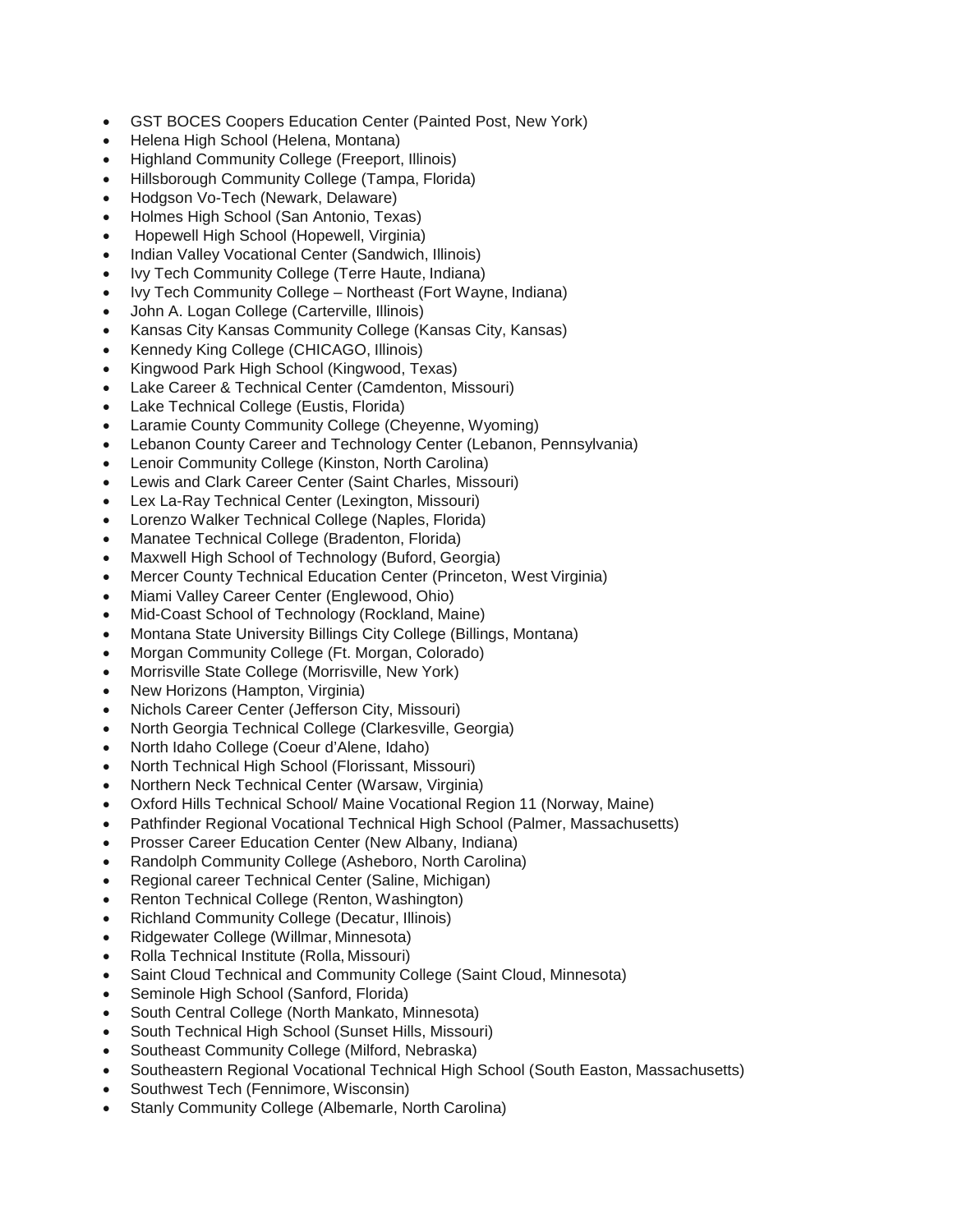- State Technical College of Missouri (Linn, Missouri)
- Steel Center (Clairton, Pennsylvania)
- Susquehanna County Career Technology Center (Springville, Pennsylvania)
- Tennessee College of Applied Technology (Morristown, Tennessee)
- Tennessee College of Applied Technology (Paris, Tennessee)
- Tennessee College of Applied Technology (TN, Tennessee)
- Tennessee College of Applied Technology (Shelbyville, Tennessee)
- Thaddeus Stevens College of Technology (Lancaster, Pennsylvania)
- Thomas A. Edison Career & Technical Academy (Elizabeth, New Jersey)
- Thomas A. Edison CTE High School (Jamaica, New York)
- Ulster BOCES (Port Ewen, New York)
- University of Arkansas Pulaski Technical College (North Little Rock, Arkansas)
- Waite High School (Toledo, Ohio)
- Walla Walla Community College (Walla Walla, Washington)
- Warren Tech (Lakewood, Colorado)
- Warrensburg Area Center (Warrensburg, Missouri)
- Washburn University Institute of Technology (Topeka, Kansas)
- Wayne Community College (Goldsboro, North Carolina)
- Wenatchee Valley Tech (Wenatchee, Washington)
- West Side Career and Technology Center (Kingston, Pennsylvania)
- Western Montgomery Career and Technology Center (Limerick, Pennsylvania)

#### **Tier 3**

- Assabet Valley Regional Technical H.S (Marlboro, Massachusetts)
- Big Sandy Community and Technical College (Prestonsburg, Kentucky)
- Butler Tech (Hamilton, Ohio)
- CA BOCES-CTE Center @ Olean (Olean, New York)
- Center of Applied Technology South (Edgewater, Maryland)
- College of Alameda (Alameda, California)
- Delaware Area Career Center (Delaware, Ohio)
- Earnest Pruett Center of Technology (Hollywood, Alabama)
- Fauquier High School (Warrenton, Virginia)
- Greene Technology Center<sup>[1]</sup> (Greeneville, Tennessee)
- Hinds Career Center (Elwood, Indiana)
- Indiana County Technology Center (Indiana, Pennsylvania)
- Jeff Tech (Reynoldsville, Pennsylvania)
- Judson High School (Converse, Texas)
- Lake County High Schools Technology Campus (Grayslake, Illinois)
- LeCroy Career Technical Center (Clanton, Alabama)
- Marengo Comm HS Dist 1554 (Marengo, Illinois)
- Montachusett Regional Vocational Technical High School (Littleton, Massachusetts)
- North Lawrence Career Center (Bedford, Indiana)
- Norwalk High School (Norwalk , California)
- R L Turner High School (Carrollton, Texas)
- Shawsheen Valley Regional Vocational School (Billerica, Massachusetts)
- Silicon Valley Career Technical Education (San Jose, California)
- Sno-Isle Tech Skill Center (Everett, Washington)
- South Doyle High (Knoxville, Tennessee)
- Southwest High School (Jacksonville, North Carolina)
- Stuart Career Center (Baytown, Texas)
- TCHS Pickering (Phoenixville, Pennsylvania)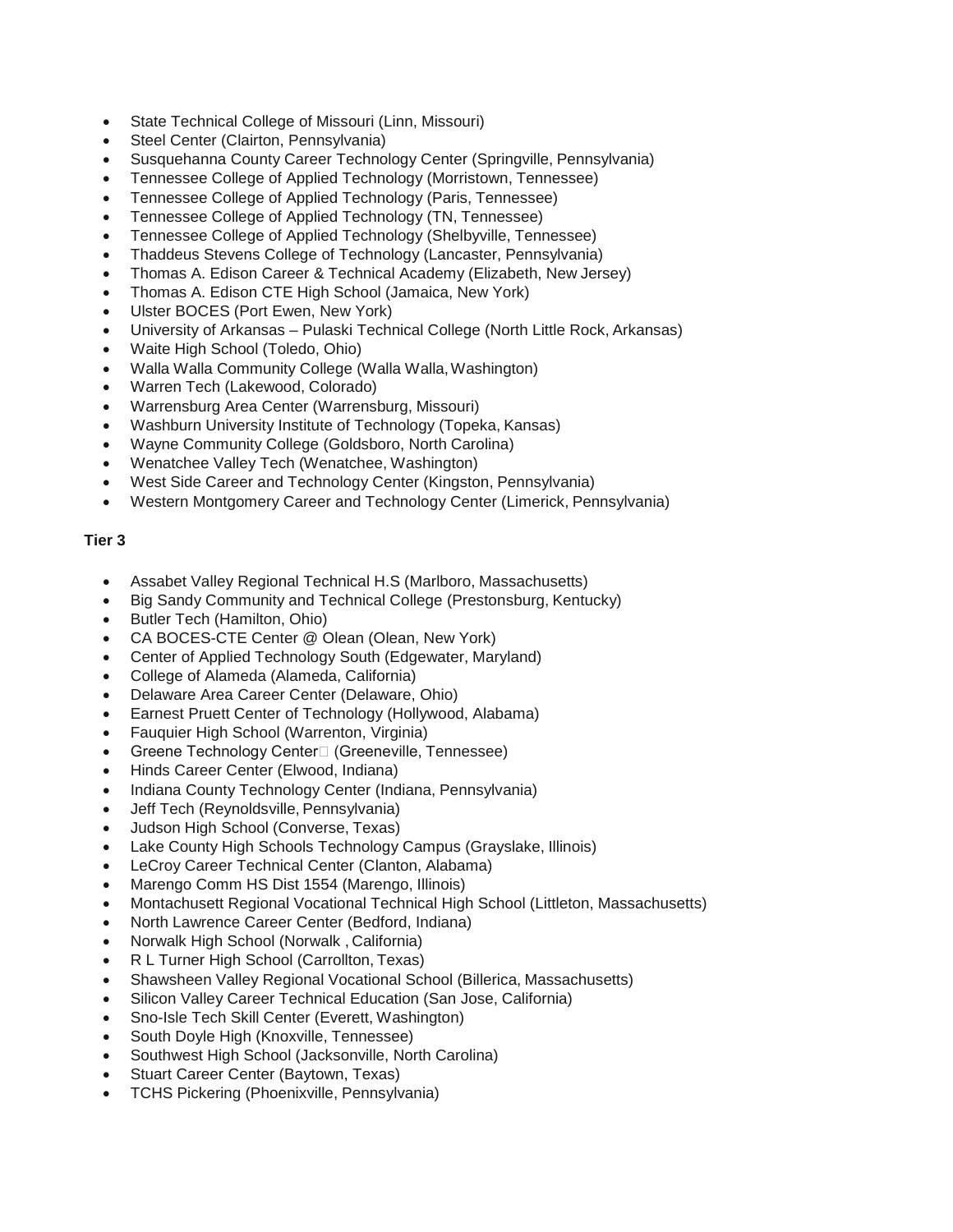- Tennessee College of Applied Technology-Memphis (Memphis, Tennessee)
- Texarkana Arkansas Career and Technological Center (Texarkana, Arkansas)
- Texas Southmost College (Brownsville, Texas)
- Tidewater Community College (Chesapeake, Virginia)
- United Technical Center (Clarksburg, West Virginia)
- Washington County JVS District (Marietta, Ohio)
- Wichita Area Technical College (Wichita, Kansas)

About the Collision Repair Education Foundation:

The Collision Repair Education Foundation, founded in 1991, is a not-for-profit organization dedicated to supporting collision repair educational programs, schools, and students to create qualified, entry-level employees and connect them with an array of career opportunities. For information on how to donate to programs supported by the Education Foundation visit us online at: [www.CollisionEducationFoundation.org](http://www.collisioneducationfoundation.org/).